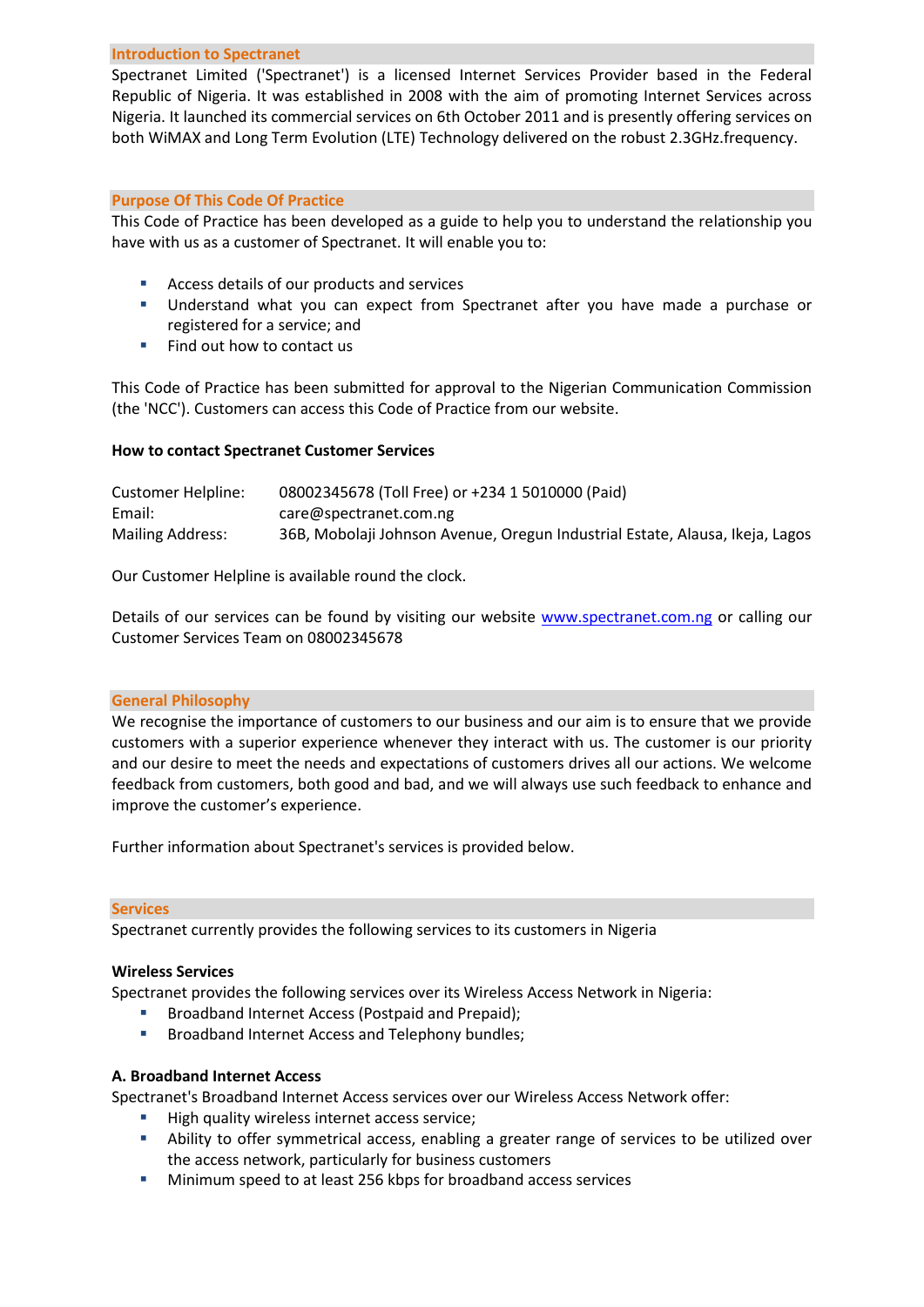# **B. Broadband Internet Access and Telephony bundles**

Spectranet offers internet access and telephony services as bundled packages of differing access speeds

For more information about Spectranet's services and lines of business, please see the Spectranet website[: www.spectranet.com.ng](http://www.spectranet.com.ng/)

## **Customer Service**

Spectranet continually strives to ensure that we provide the best service possible by seeking and listening to feedback from our customers. Spectranet is also committed to ensuring that the purchase and implementation process for our products is as quick and easy as possible.

You can even use our web-enabled self-service at [www.spectranet.com.ng](http://www.spectranet.com.ng/) to manage your account online vi[a http://selfcare.spectranet.com.ng](http://selfcare.spectranet.com.ng/)

#### **Sales**

Spectranet solutions can be purchased via our in-house direct sales team and through our network of accredited channel partners. We attribute specialized sales representatives to our individual clients to handle their accounts. You can also visit any of our retail shops at Lagos, Abuja and Ibadan.

## **LAGOS:**

Abule Egba, Apapa, Computer Village, E-Centre, Festac, Ikorodu, Ilupeju, Lekki, MMA2, Motorways, Ogba, Opebi, Surulere, Victoria Island

## **ABUJA:**

Garki, Gwarinpa, Karu, Kubwa, Maitama, Wuse II – Bangui Street & OTIS Carpets

#### **IBADAN:**

Bodija, Ring Road

### **Quality Of Service**

The quality of telecommunications services can vary and is dependent on many factors. Unfortunately, some of these factors are out of Spectranet's control but Spectranet strives to offer customers an excellent quality of service at all times. Given below are some points on service reliability:

- It is our endeavour to provide uninterrupted service and facilitate availability of our services available 24 hours every day. These are consistently monitored by automated programs and trained and skilled engineers.
- All planned maintenance and service upgrades are scheduled where possible for completion outside normal business hours.

For services delivered over Spectranet's Wireless network, we strive to offer a busy hour call completion rate of at least 95% and to be able to provide services to you at least 98% of the time, averaged over any ninety (90) day period.

We also implement measures to comply with recognized international telecommunications standards including those set by the International Telecommunications Union ('ITU') in relation to availability rates, end-to-end error rates, time limits for satisfaction of service requests and the efficiency and speed of network maintenance.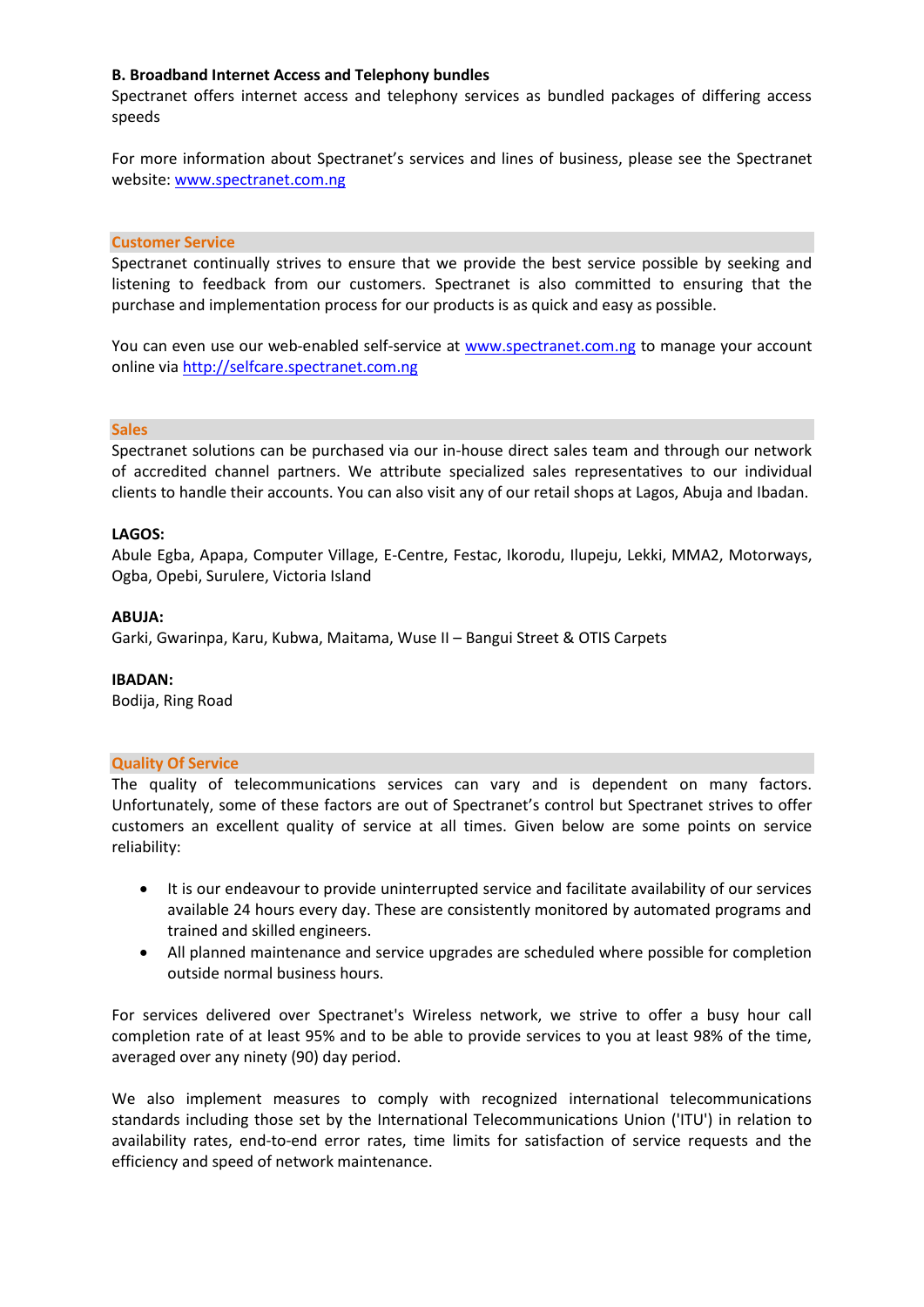We offer service-level guarantees with service credit rebates for some of our Services. For greater details of this service credit rebates please see Terms and Conditions of Service that you may have signed with Spectranet for the provision of these Services. Spectranet shall only consider compensation in the form of a service rebate for breaches of Spectranet's services level commitments in the event that such breach was the responsibility of Spectranet. With the exception of providing service credit rebates for some of our Services where service-level guarantees are offered, Spectranet is not under the terms of service liable in any way for indirect or resulting losses resulting from the use of its Services.

#### **Complaints**

Spectranet customers can call the Customer Helpline on 08002345678, if they have any problems which need to be reported about Spectranet service.

Spectranet requires that a written complaint form is completed and submitted to us if you have any complaints that we are not able to resolve over the phone using our Customer Helpline number.

Spectranet shall use reasonable endeavours to satisfactorily resolve all complaints within a maximum of thirty (30) days from receiving a completed complaint in written form.

## **Pricing**

Spectranet shall publish its tariffs and charges on the Spectranet website [www.spectranet.com.ng](http://www.spectranet.com.ng/) as well as in other Spectranet promotional materials such as leaflets and flyers to be made available in Spectranet retail outlets, where practicable.

Up-to-date prices for our products and services are always available on the relevant websites or by calling our Call centre on 08002345678

#### **Billing And Payments To Accounts**

Payment can be made by any of the approved payment methods that include payment in cash at Spectranet retail outlets or at Bank or any other method approved and publicized on the Spectranet website.

You can also use "Recharge Cards" and also check your accounts online through the Spectranet website at [http://selfcare.spectranet.com.ng](http://selfcare.spectranet.com.ng/)

Customers holding accounts with any banks identified on the Spectranet website may also pay by way of direct debit from their bank accounts for their ease and convenience.

#### **Disconnections And Cancellation Of Services**

Spectranet reserves the right to suspend or cancel your service(s) in accordance with the Terms and Conditions of Service for the service(s).

In the event Spectranet suspends your service(s), monthly recurring charges shall continue to accrue until full payment against all outstanding amounts is made and service(s) is/are either restored or terminated.

To find out more about the methods Spectranet uses to disconnect or suspend customers' accounts and the reasons why Spectranet may need to do this, please see the relevant Terms and Conditions of Service for your service on our home website at [www.spectranet.com.ng.](http://www.spectranet.com.ng/) Spectranet will use its best endeavours to inform its customers prior to any possible service outage. Where possible, it will give customers 24 hour notice and publish this service information on its website.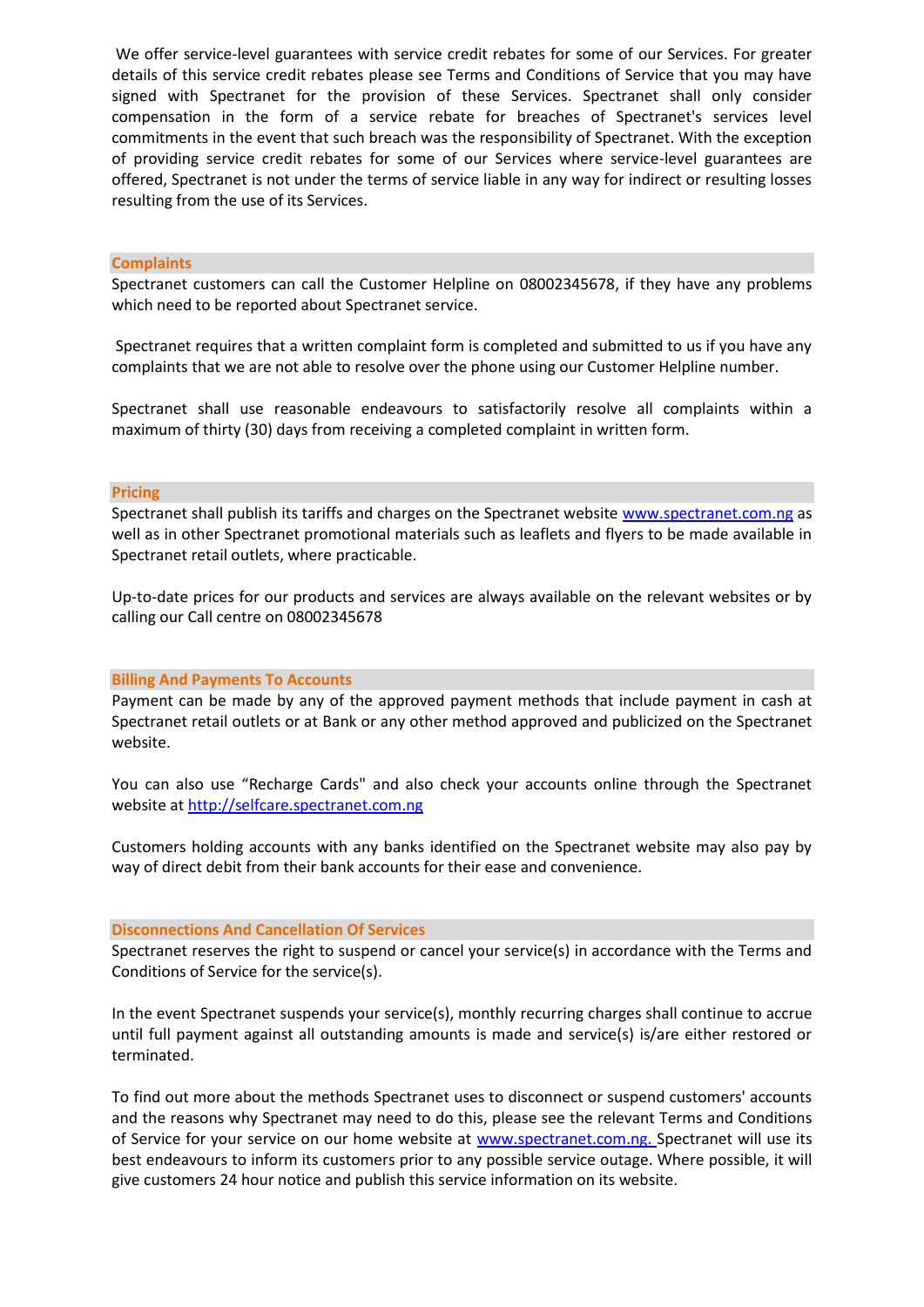#### **Service Termination**

To terminate your service, you are required to visit any of Spectranet's outlets and complete an application form requesting termination of current subscribed service(s) and indicating reasons thereof.

Spectranet will take steps to terminate your services immediately upon

- (i) Receipt of notification of your desire to terminate your services with Spectranet and
- (ii) Payment of all outstanding amounts against the service to be cancelled.

The length of time it will take for the services to be cancelled should be no longer than Seven (7) working days, depending on Spectranet's finalization of all outstanding issues in relation to your account, including issuance of credits, when applicable. Spectranet will bill you for the services you have used up until the date upon which cancellation is effective or in accordance with the Terms and Conditions of Service that you signed with Spectranet, if otherwise agreed. For some of Spectranet services, such as Microwave Internet Access, VOIP Telephony, etc…; you may incur an early termination fee for cancelling the service during the period that your contract is valid or if cancellation occurs outside any relevant test period. Modality of termination fee calculation shall be based on as set out in the Terms and Conditions of the Service that you have signed with Spectranet for the provision of these services.

#### **Privacy**

Spectranet is committed to protect information about its customers and shall use its most reasonable commercial endeavours to protect any information it holds about its customers and to return it to a customer within fifteen (15) working days of receiving a written request from the customer to do so.

Details of our Privacy Policy can be found on our website a[t www.spectranet.com.ng](http://www.spectranet.com.ng/)

Spectranet takes your privacy very seriously and is committed to following any regulations or procedures laid down by NCC or any laws and regulations in force in the Federal Republic Of Nigeria. We shall take all reasonable steps to ensure that the provision of services and the operation of and information transmitted through Spectranet's National Wireless network is secure.

#### **Communicating With You**

Spectranet tries to make it as easy as possible for you to contact us at any time by telephone, email, or post. All contact details are published on our website.

Our current Terms and Conditions of Service are available online a[t www.spectranet.com.ng.](http://www.spectranet.com.ng/) We will keep on updating information on service changes on our website. We strongly advise, as detailed in our Terms and Conditions of Service, that you regularly check for any important service information from us on our websit[e www.spectranet.com.ng](http://www.spectranet.com.ng/) 

#### **Receiving Marketing And Other Information**

Apart from communicating with you about matters that affect your service, we will give you the opportunity to receive other information, including our customer e-bulletins and information about special offers. You can opt in and out of these communications at any time by following the instructions in the email you have received.